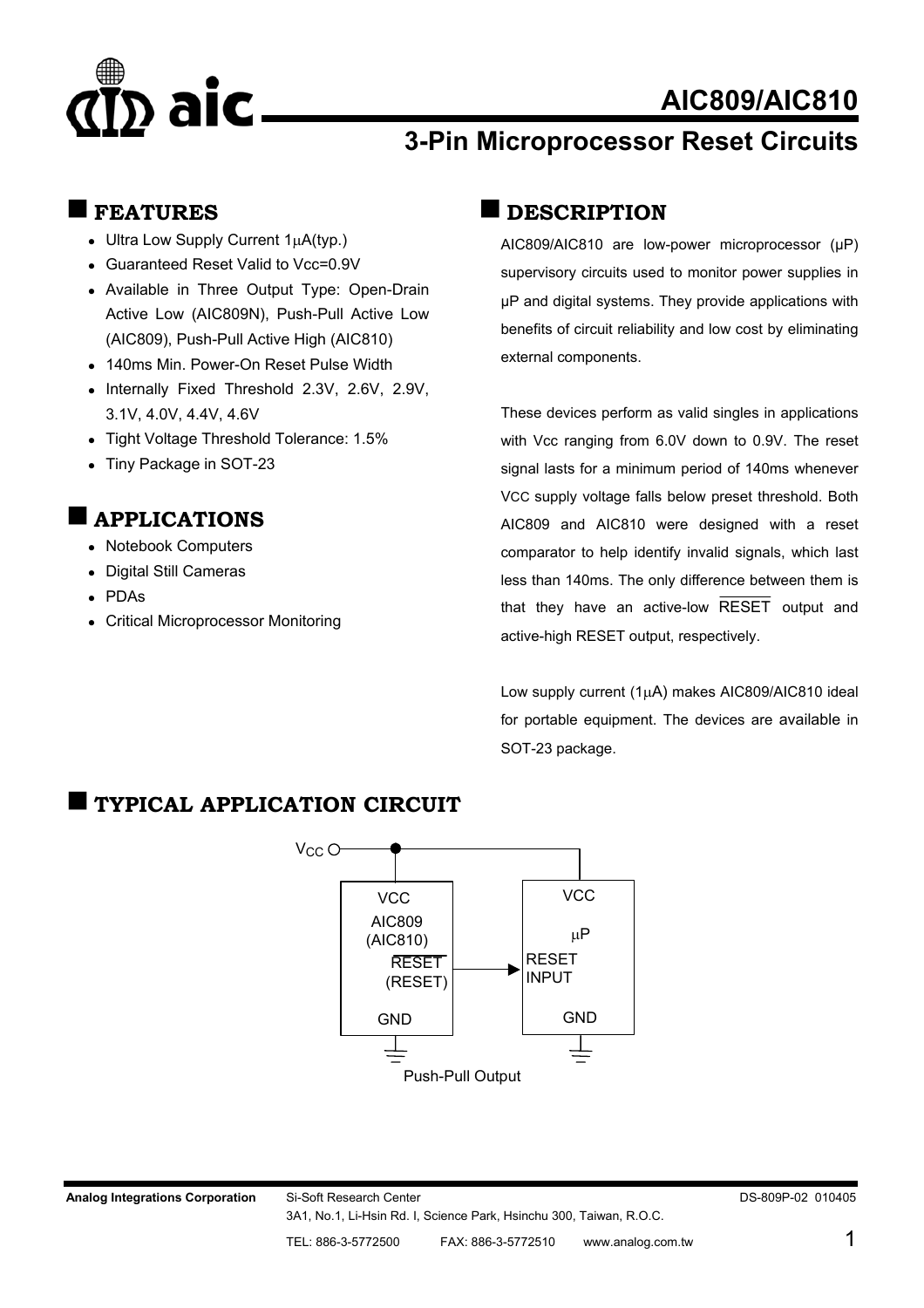

#### **ORDERING INFORMATION**



(Additional voltage versions with a unit of 0.1V within the voltage range from 1.5V to 5.5V for this product line may be available on demand with prior consultation with AIC.)

Example: AIC809-31-CUTR

- $\rightarrow$  3.1V and push-pull version, in SOT-23 Package & Tape & Reel Packing Type AIC809-31-PUTR
- $\rightarrow$  3.1V and push-pull version, in Lead Free SOT-23 Package & Tape & Reel Packing Type

#### z **SOT-23 Marking**

| Part No.    | <b>Marking</b>   | Part No.    | <b>Marking</b> | Part No.    | <b>Marking</b>   |
|-------------|------------------|-------------|----------------|-------------|------------------|
| AIC809-23CU | RA <sub>23</sub> | AIC809N23CU | <b>RB23</b>    | AIC810-23CU | <b>RD23</b>      |
| AIC809-26CU | RA26             | AIC809N26CU | <b>RB26</b>    | AIC810-26CU | RD <sub>26</sub> |
| AIC809-29CU | RA <sub>29</sub> | AIC809N29CU | <b>RB29</b>    | AIC810-29CU | RD <sub>29</sub> |
| AIC809-31CU | RA31             | AIC809N31CU | <b>RB31</b>    | AIC810-31CU | RD31             |
| AIC809-40CU | RA40             | AIC809N40CU | <b>RB40</b>    | AIC810-40CU | RD40             |
| AIC809-44CU | <b>RA44</b>      | AIC809N44CU | <b>RB44</b>    | AIC810-44CU | RD <sub>44</sub> |
| AIC809-46CU | RA46             | AIC809N46CU | <b>RB46</b>    | AIC810-46CU | RD <sub>46</sub> |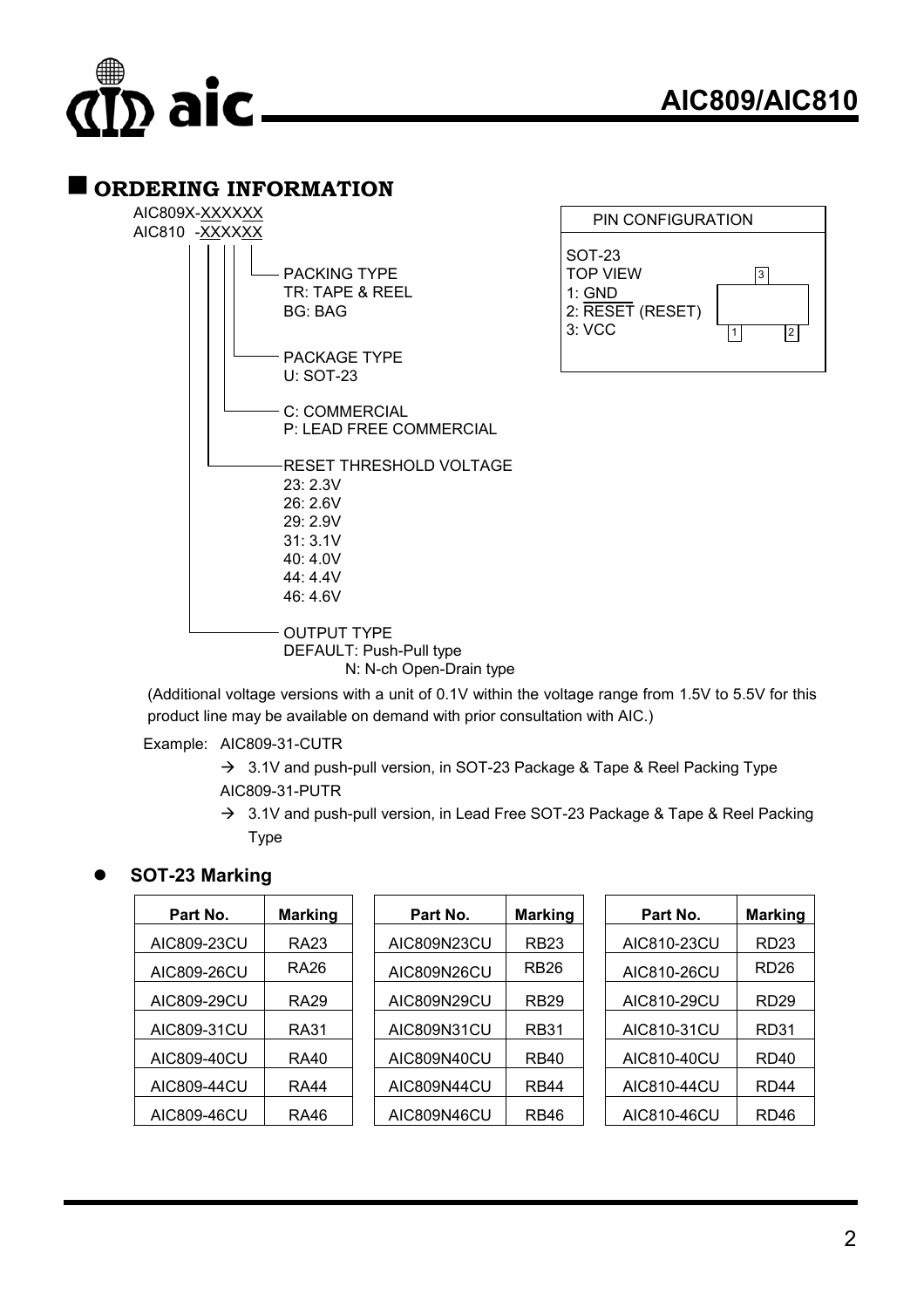

| Part No.    | <b>Marking</b>     | Part No.    | <b>Marking</b>     | Part No.    | <b>Marking</b>     |
|-------------|--------------------|-------------|--------------------|-------------|--------------------|
| AIC809-23PU | RA <sub>23</sub> P | AIC809N23PU | RB <sub>23</sub> P | AIC810-23PU | RD <sub>23</sub> P |
| AIC809-26PU | RA <sub>26</sub> P | AIC809N26PU | RB <sub>26</sub> P | AIC810-26PU | RD <sub>26</sub> P |
| AIC809-29PU | RA <sub>29</sub> P | AIC809N29PU | RB <sub>29</sub> P | AIC810-29PU | RD <sub>29</sub> P |
| AIC809-31PU | RA31P              | AIC809N31PU | RB31P              | AIC810-31PU | RD31P              |
| AIC809-40PU | RA40P              | AIC809N40PU | RB40P              | AIC810-40PU | RD <sub>40</sub> P |
| AIC809-44PU | RA44P              | AIC809N44PU | RB44P              | AIC810-44PU | RD44P              |
| AIC809-46PU | RA46P              | AIC809N46PU | RB46P              | AIC810-46PU | RD46P              |

## **ABSOLUTE MAXIMUM RATINGS**

| $-0.3V - 6.5V$          |
|-------------------------|
| $-0.3V \sim (VCC+0.3V)$ |
| 20 <sub>m</sub> A       |
|                         |
| 320mW                   |
| -40°C ~ 85°C            |
| $125^{\circ}$ C         |
|                         |
|                         |
|                         |

**Absolute Maximum Ratings are those values beyond which the life of a device may be impaired.**

## **TEST CIRCUIT**

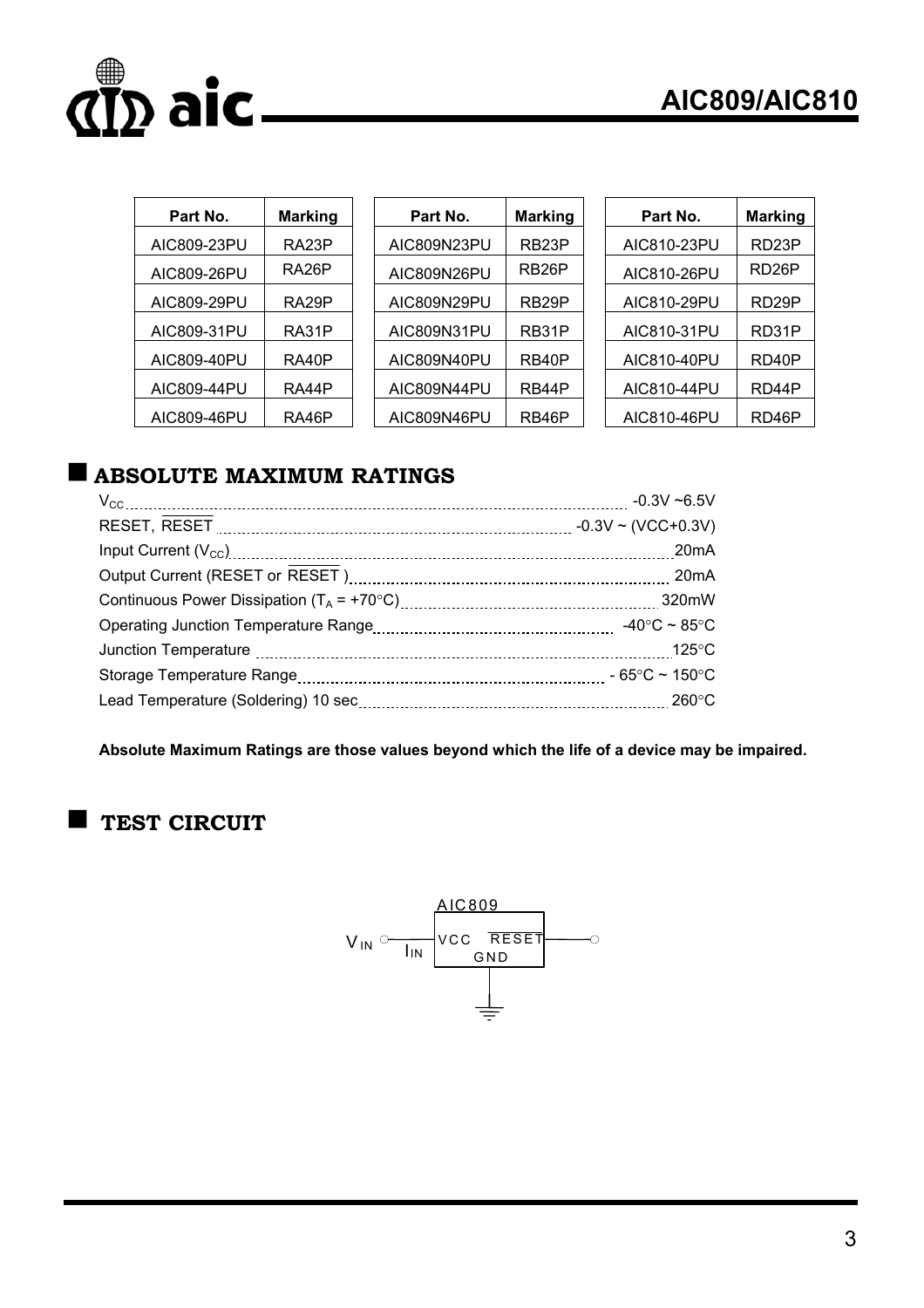# $\overline{p}$  aic

## **ELECTRICAL CHARACTERISTICS**

#### (Typical values are at T<sub>A</sub>=25°C, unless otherwise specified.) (Note 1)

| <b>PARAMETER</b>                   | <b>SYMBOL</b>         | <b>TEST CONDITIONS</b>                                           |                                                                                                                                      | MIN.        | TYP.      | MAX.      | <b>UNIT</b> |
|------------------------------------|-----------------------|------------------------------------------------------------------|--------------------------------------------------------------------------------------------------------------------------------------|-------------|-----------|-----------|-------------|
| <b>Operating Voltage Range</b>     | $V_{\rm CC}$          |                                                                  |                                                                                                                                      | 0.9         |           | 6         | V           |
| <b>Supply Current</b>              | $I_{\rm CC}$          | $V_{CC}$ = $V_{TH}$ +0.1V                                        |                                                                                                                                      |             | 1         | 3         | μA          |
|                                    |                       | AIC809-23                                                        | $T_A = +25$ °C                                                                                                                       | 2.265       | 2.3       | 2.335     | V           |
|                                    | V <sub>TH</sub>       |                                                                  | $T_A$ = -40 $\degree$ C to +85 $\degree$ C                                                                                           | 2.254       |           | 2.346     |             |
|                                    |                       | AIC809-26                                                        | $T_A = +25$ °C                                                                                                                       | 2.561       | 2.6       | 2.639     |             |
|                                    |                       |                                                                  | $T_A$ = -40 $\degree$ C to +85 $\degree$ C                                                                                           | 2.548       |           | 2.652     |             |
|                                    |                       | AIC809-29                                                        | $T_A = +25$ °C                                                                                                                       | 2.857       | 2.9       | 2.944     |             |
|                                    |                       |                                                                  | $T_A$ = -40 $\degree$ C to +85 $\degree$ C                                                                                           | 2.842       |           | 2.958     |             |
| <b>Reset Threshold</b>             |                       | AIC809-31                                                        | $T_A = +25$ °C                                                                                                                       | 3.054       | 3.1       | 3.147     |             |
|                                    |                       |                                                                  | $T_A$ = -40 $\degree$ C to +85 $\degree$ C                                                                                           | 3.038       |           | 3.162     |             |
|                                    |                       | AIC809-40                                                        | $T_A = +25$ °C                                                                                                                       | 3.940       | 4.0       | 4.060     |             |
|                                    |                       |                                                                  | $T_A$ = -40 $\degree$ C to +85 $\degree$ C                                                                                           | 3.920       |           | 4.080     |             |
|                                    |                       | AIC809-44                                                        | $T_A = +25$ °C                                                                                                                       | 4.334       | 4.4       | 4.466     |             |
|                                    |                       |                                                                  | $T_A$ = -40 $\degree$ C to +85 $\degree$ C                                                                                           | 4.312       |           | 4.488     |             |
|                                    |                       | AIC809-46                                                        | $T_A = +25$ °C                                                                                                                       | 4.531       | 4.6       | 4.669     |             |
|                                    |                       |                                                                  | $T_A = -40$ °C to +85°C                                                                                                              | 4.508       |           | 4.692     |             |
| V <sub>CC</sub> to Reset Delay     | <b>TRD</b>            | $V_{CC}$ = $V_{TH}$ to ( $V_{TH}$ -0.1V), $V_{TH}$ =3.1V         |                                                                                                                                      |             | 20        |           | $\mu S$     |
| <b>Reset Active Timeout Period</b> |                       |                                                                  |                                                                                                                                      | 140         | 230       | 560       |             |
|                                    | T <sub>RP</sub>       |                                                                  | $V_{\text{CC}} = V_{\text{TH (MAX)}} \frac{T_A = +25^{\circ} \text{C}}{T_A = -40^{\circ} \text{C} \text{ to } +85^{\circ} \text{C}}$ | 100         |           | 1030      | mS          |
| RESET Output Voltage               | VOH                   | V <sub>CC</sub> =V <sub>TH</sub> +0.1V, I <sub>SOURCE</sub> =1mA |                                                                                                                                      | $0.8V_{CC}$ |           |           | $\vee$      |
|                                    | <b>V<sub>OL</sub></b> | V <sub>CC</sub> =V <sub>TH</sub> - 0.1V, I <sub>SINK</sub> =1mA  |                                                                                                                                      |             |           | $0.2$ Vcc |             |
| <b>RESET Output Voltage</b>        | V <sub>OH</sub>       | V <sub>CC</sub> =V <sub>TH</sub> -0.1V, I <sub>SOURCE</sub> =1mA |                                                                                                                                      | $0.8V_{CC}$ |           |           | $\vee$      |
|                                    | V <sub>OL</sub>       | V <sub>CC</sub> =V <sub>TH</sub> +0.1V, I <sub>SINK</sub> =1mA   |                                                                                                                                      |             | $0.2$ Vcc |           |             |

Note1: Specifications are production tested at  $T_A=25^{\circ}$ C. Specifications over the -40 $^{\circ}$ C to 85 $^{\circ}$ C operating temperature range are assured by design, characterization and correlation with Statistical Quality Controls (SQC).

Note2: RESET output is for AIC809; RESET output is for AIC810.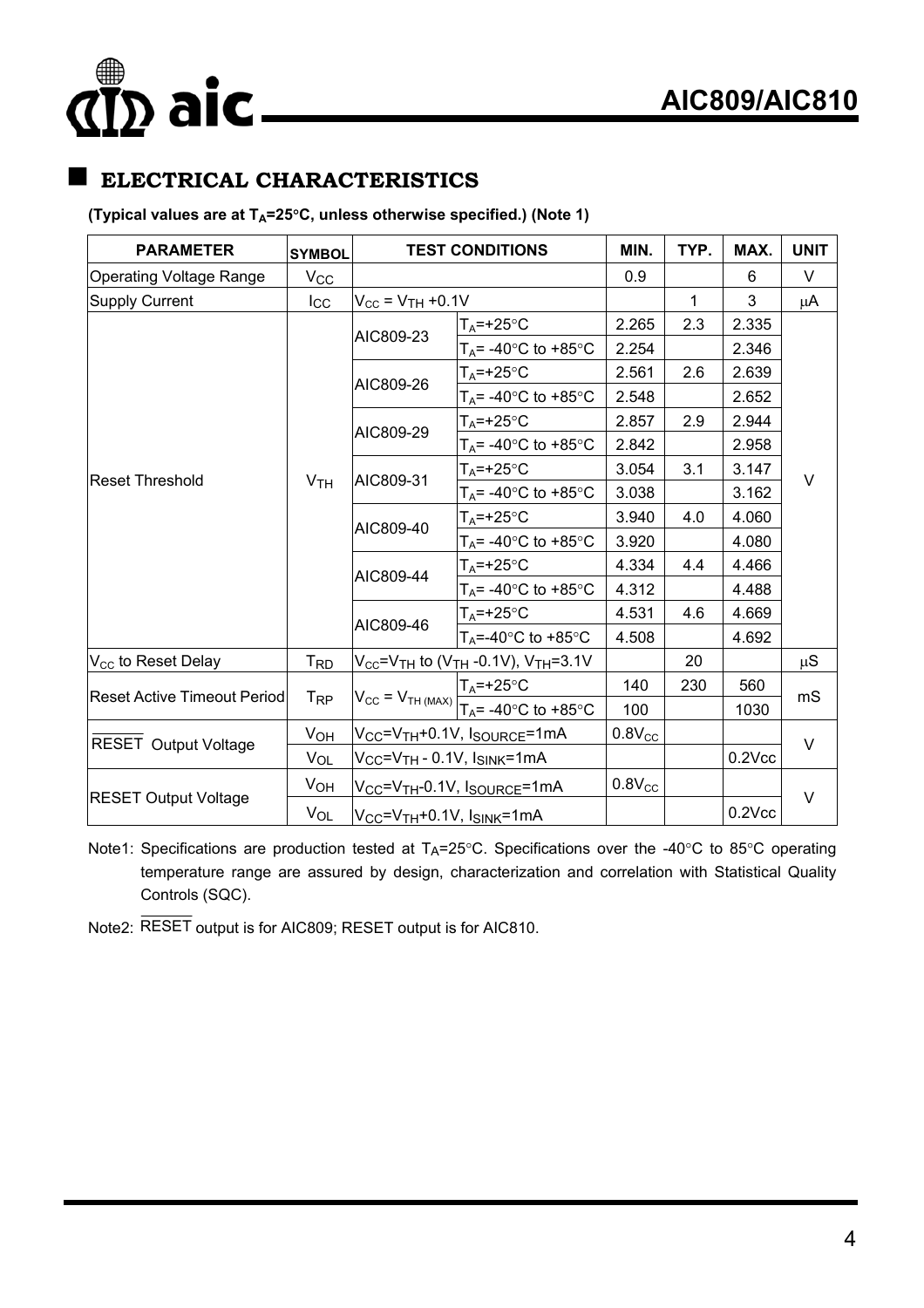## **AIC809/AIC810**

#### **TYPICAL PERFORMANCE CHARACTERISTICS**



aic.



Fig 2 Power-Down Reset Delay vs. Temperature



Fig 3 Power-Down Reset Delay vs. Temperature





Fig 4 Power-Down Reset Delay vs. Temperature

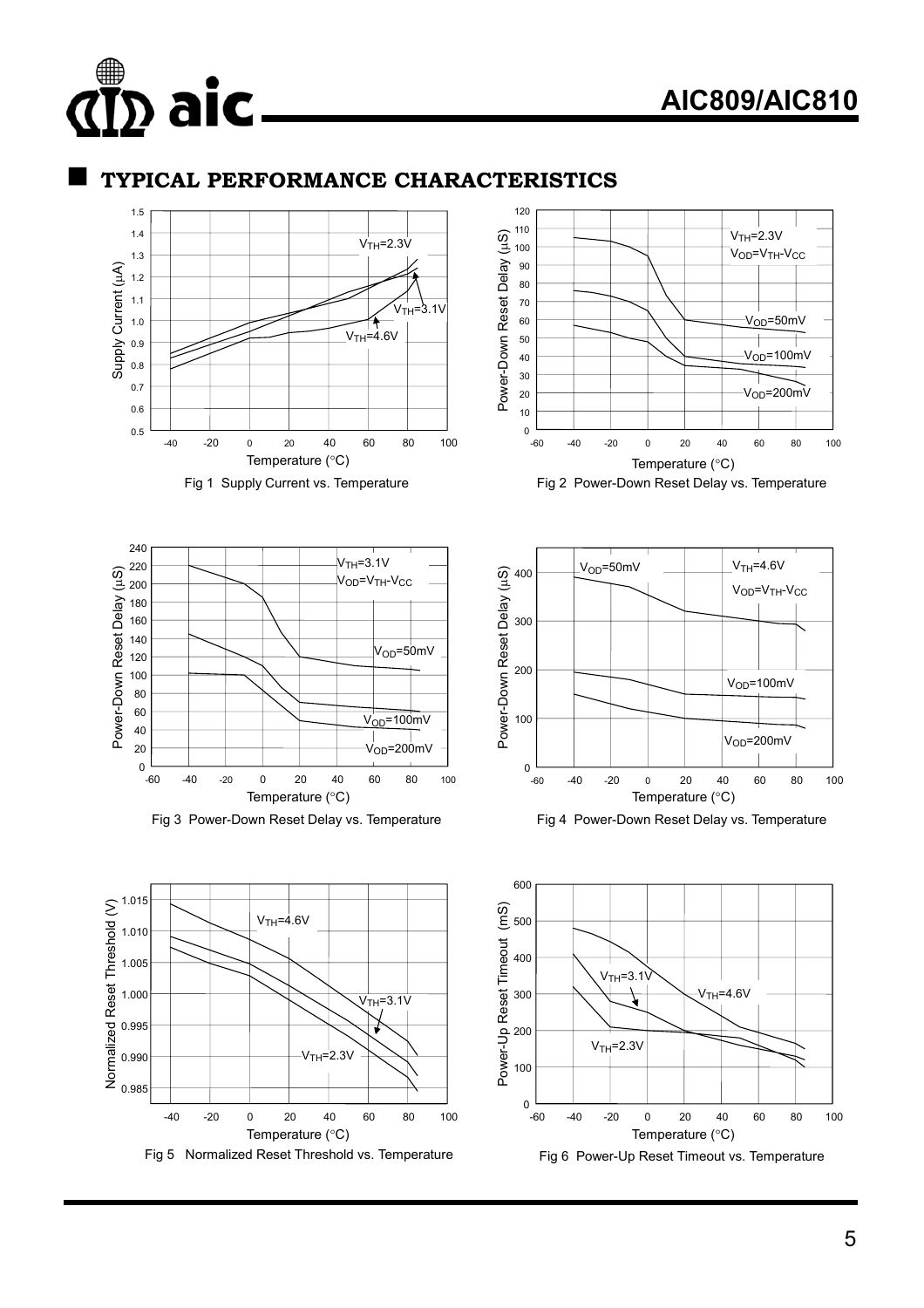

## **BLOCK DIAGRAMS**



N-ch Open-Drain Type



Push-Pull Type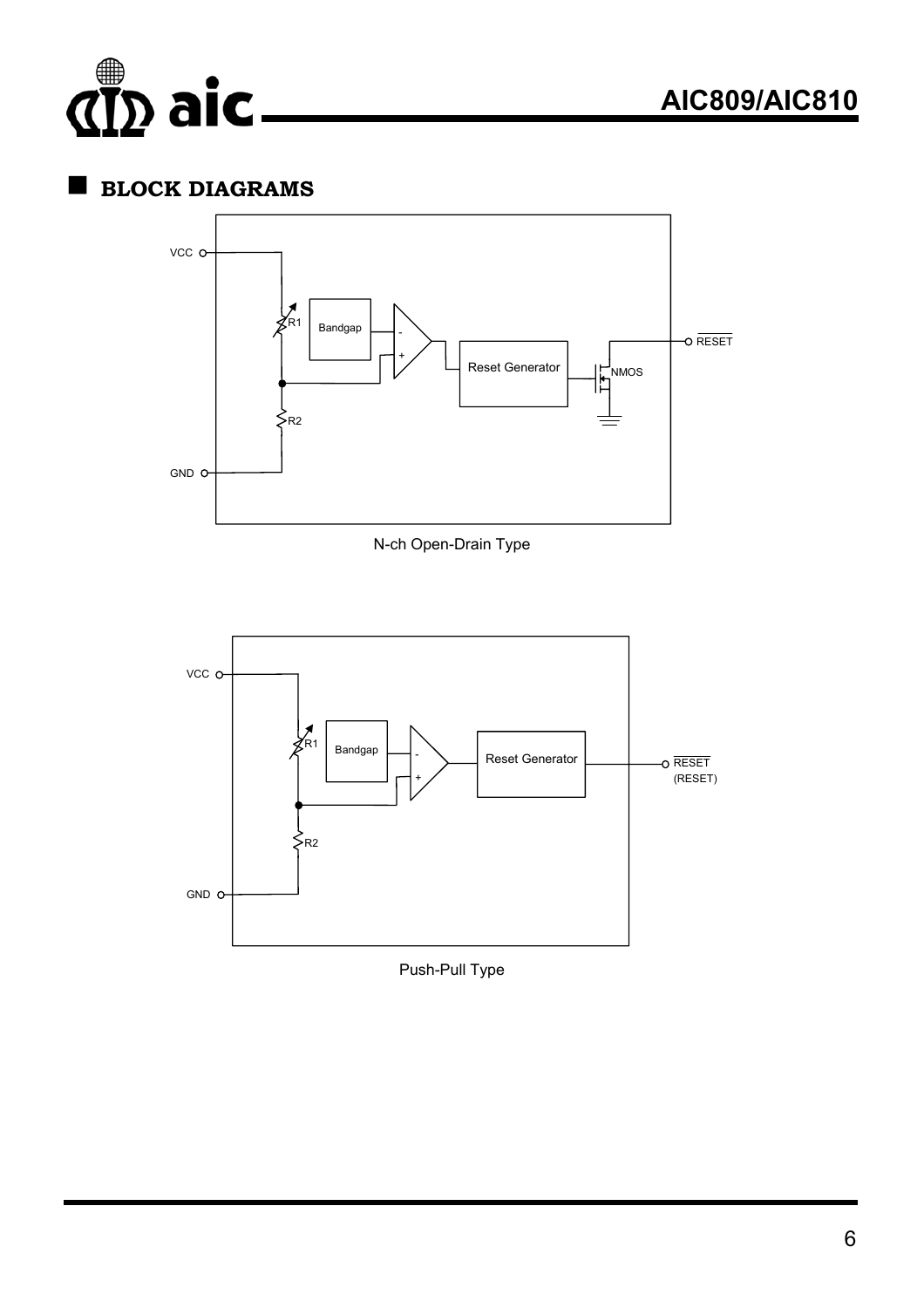# aic

### **PIN DESCRIPTIONS**

GND Pin : Ground.

- RESET Pin (AIC809) : Active low output pin. RESET Output remains low while Vcc is below the reset threshold. RESET Pin (AIC810) : Active high output pin. RESET output remains high while Vcc is below the reset
- threshold.

Vcc Pin : Supply voltage.

### **DETAIL DESCRIPTIONS OF TECHNICAL TERMS**

#### *RESET OUTPUT*

 $\mu$  P will be activated at a valid reset state. These  $\mu$  P supervisory circuits assert reset to prevent code execution errors during power-up, power-down, or brownout conditions.

RESET is guaranteed to be a logic low for  $V<sub>TH</sub> > VCC > 0.9V$ . Once VCC exceeds the reset threshold, an internal timer keeps RESET low for the reset timeout period; after this interval, RESET goes high.

If a brownout condition occurs (VCC drops below the reset threshold), RESET goes low. Any time VCC goes below the reset threshold, the internal timer resets to zero, and RESET goes low. The

## **APPLICATION INFORMATION**

#### *NEGATIVE-GOING VCC TRANSIENTS*

In addition to issuing a reset to the  $\mu$  P during power-up, power-down, and brownout conditions, AIC809 series are relatively resistant to short-duration negative-going VCC transient.

#### *ENSURING A VALID RESET OUTPUT DOWN TO VCC=0*

When VCC falls below 0.9V, AIC809 RESET output no longer sinks current; it becomes an open circuit. In this case, high-impedance CMOS logic inputs connecting to RESET can drift to undetermined voltages. Therefore, AIC809/810 with CMOS is perfect for most applications of VCC

internal timer is activated after VCC returns above the reset threshold, and RESET remains low for the reset timeout period.

#### *BENEFITS OF HIGHLY ACCURATE RESET THRESHOLD*

AIC809/810 with specified voltage as 5V±10% or 3V±10% are ideal for systems using a 5V±5% or 3V±5% power supply. The reset is guaranteed to assert after the power supply falls out of regulation, but before power drops below the minimum specified operating voltage range of the system ICs. The pre-trimmed thresholds are reducing the range over which an undesirable reset may occur.

below 0.9V. However in applications where RESET must be valid down to 0V, adding a pull-down resistor to RESET causes any leakage currents to flow to ground, holding RESET low.

#### *INTERFACING TO* μ*P WITH BIDIRECTIONAL RESET PINS*

The RESET output on the AIC809N is open drain, this device interfaces easily with  $\mu$  Ps that have bidirectional reset pins. Connecting the  $\mu$  P supervisor's RESET output directly to the microcontroller's  $\overline{\text{RESET}}$  pin with a single pull-up resistor allows either device to assert reset.